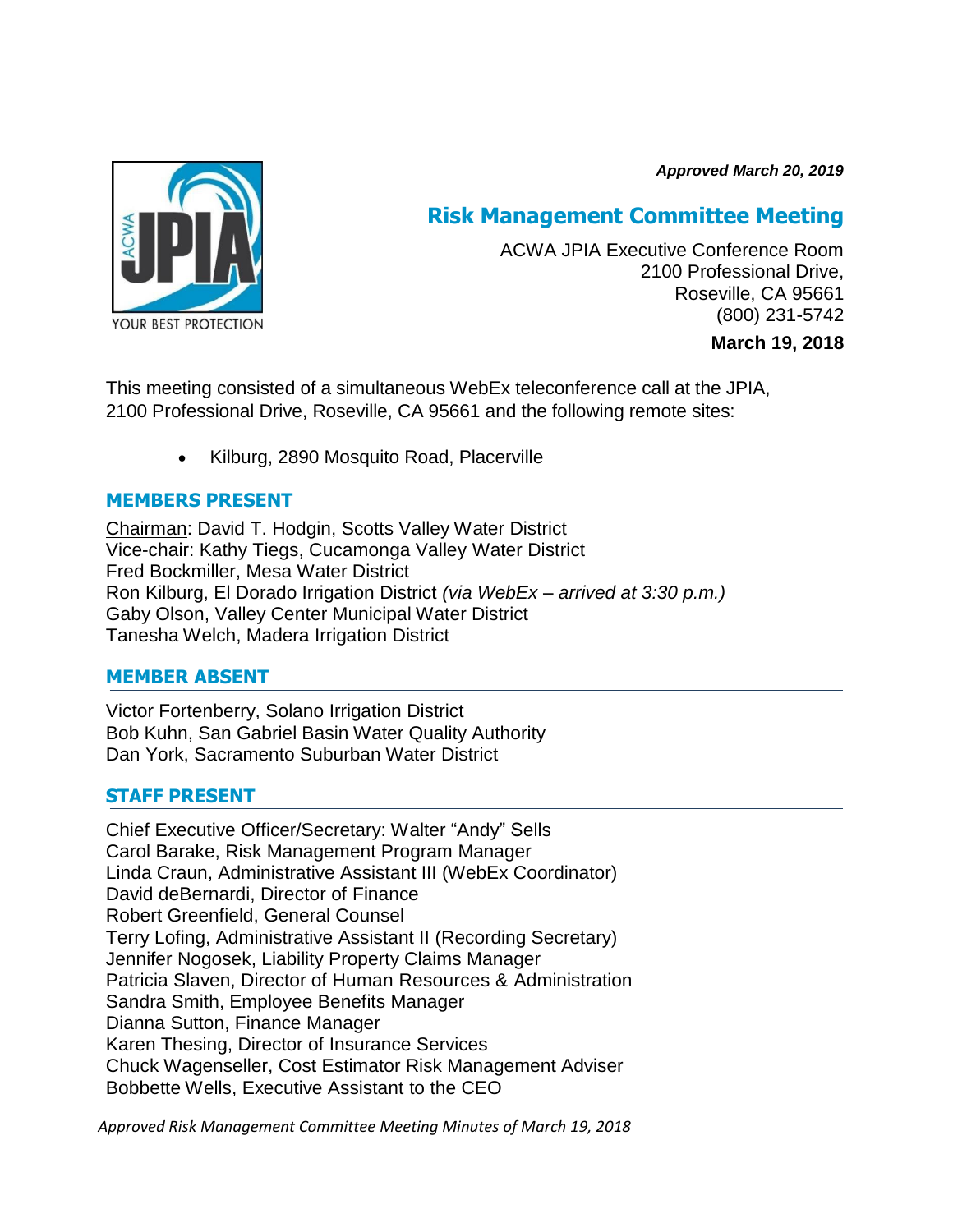# **OTHERS IN ATTENDANCE**

Thomas A. Cuquet, South Sutter Water District David Drake, Rincon del Diablo Municipal Water Agency E.G. "Jerry" Gladbach, Castaic Lake Water Agency W.D. "Bill" Knutson, Yuima Municipal Water District Melody McDonald, San Bernardino Valley Water Conservation District

### **WELCOME**

Chairman Hodgin welcomed everyone in attendance and introduced the Risk Management Committee members and JPIA staff in attendance. Kathy Tiegs was announced as a new Vice-Chair of the Risk Management Committee.

### **CALL TO ORDER AND ANNOUNCEMENT OF QUORUM**

Chairman Hodgin called the meeting to order at 3:07 p.m. He announced there was a quorum.

### **ANNOUNCEMENT RECORDING OF MINUTES**

Chairman Hodgin announced that the meeting would be recorded to assist in preparation of minutes. Recordings are only kept 30 days following the meeting, as mandated by the California Brown Act.

### **EVACUATION PROCEDURES**

Mr. Sells gave the evacuation procedure instructions.

### **PUBLIC COMMENT**

Chairman Hodgin noted that, as the agenda stated, members of the public would be allowed to address the Risk Management Committee on any agenda item prior to the Committee's decision on that item. Comments on any issues on the agenda, or not on the agenda, were also welcomed. No comments were brought forward.

### **ADDITIONS TO OR DELETIONS FROM THE AGENDA**

Chairman Hodgin asked for any additions to, or deletions from, the agenda; staff had none.

### **CONSENT AGENDA**

Chairman Hodgin called for approval of the minutes of the May 8, 2017 meeting:

M/S/C (Bockmiller/Olson) (Bockmiller-Yes; Hodgin-Yes; Olson-Yes; Tiegs-Yes; Welch-Yes): That the Risk Management Committee approve the minutes of the May 8, 2017 meeting.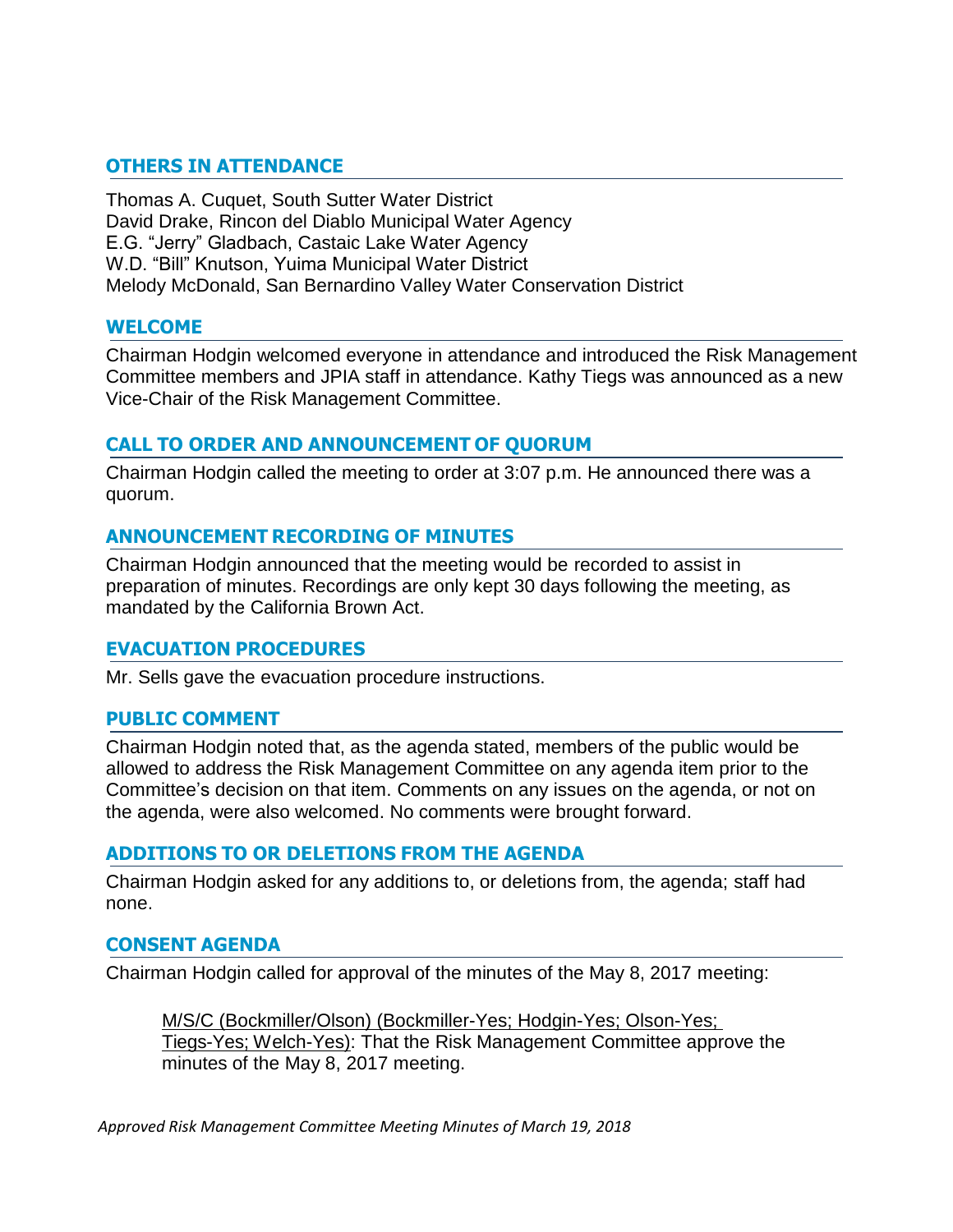# **REPORT ON MEETINGS ATTENDED ON BEHALF OF THE JPIA**

None reported.

# **LOSS REPORTS**

Claims Analysis for the Liability, Property, and Workers' Compensation Programs Mr. Sells reviewed the claims history for the JPIA's Liability, Property, and Workers' Compensation Programs. The Liability Program continues to do very well. Higher property claims were reported in the 2016/17 policy year due to flooding claims, in addition to losses stemming from the catastrophic fires in northern and southern California.

The Workers' Compensation Program has been very stable.

Mr. Sells and Mr. Greenfield reviewed graphs for liability, property, and workers' compensation from our new RiskConsole system. The graphs show ten years of incurred losses by zip code where the claim occurred. The graphs also show frequency over a ten year period by zip code. The Risk Management Committee thought the graphs were a great tool as a quick reference.

# **RISK MANAGEMENT**

### H.R. LaBounty Safety Awards Program

Ms. Barake stated that the program is very popular and began in 1999. We receive about 100 nominations per year. The program is being updated to widen participation, provide more clarity and consistency for our members, and focus on *significant* safety program activities.

The program will have a new Program Overview showing the types of nominations that will be considered. It will also include a new Nomination Form that will be an online fillable form. The nomination deadlines will be September 30, 2018 for the Fall ACWA JPIA Conference, and March 1, 2019 for the Spring Conference. Members of the Risk Management Committee stated that it is a fantastic program.

### JPIA Source – Risk Management Quarterly Bulletin

Ms. Barake announced that the *Risk Control Bulletin* will be updated, and will now be a quarterly publication called *JPIA Source*. The new publication will have a new look and will focus on water industry specific topics and risk management best practices. The newsletter will be published in March, June, September and December. The Risk Management Committee welcomed the change.

Risk Management Training Update Course Revision and Regional Training Calendar Risk Management Advisors provided 275 classes last year. They are mainly focused on Defensive Driver and Ergonomics training requirements, and occupational health and safety topics relevant to water construction and maintenance.

*Approved Risk Management Committee Meeting Minutes of March 19, 2018*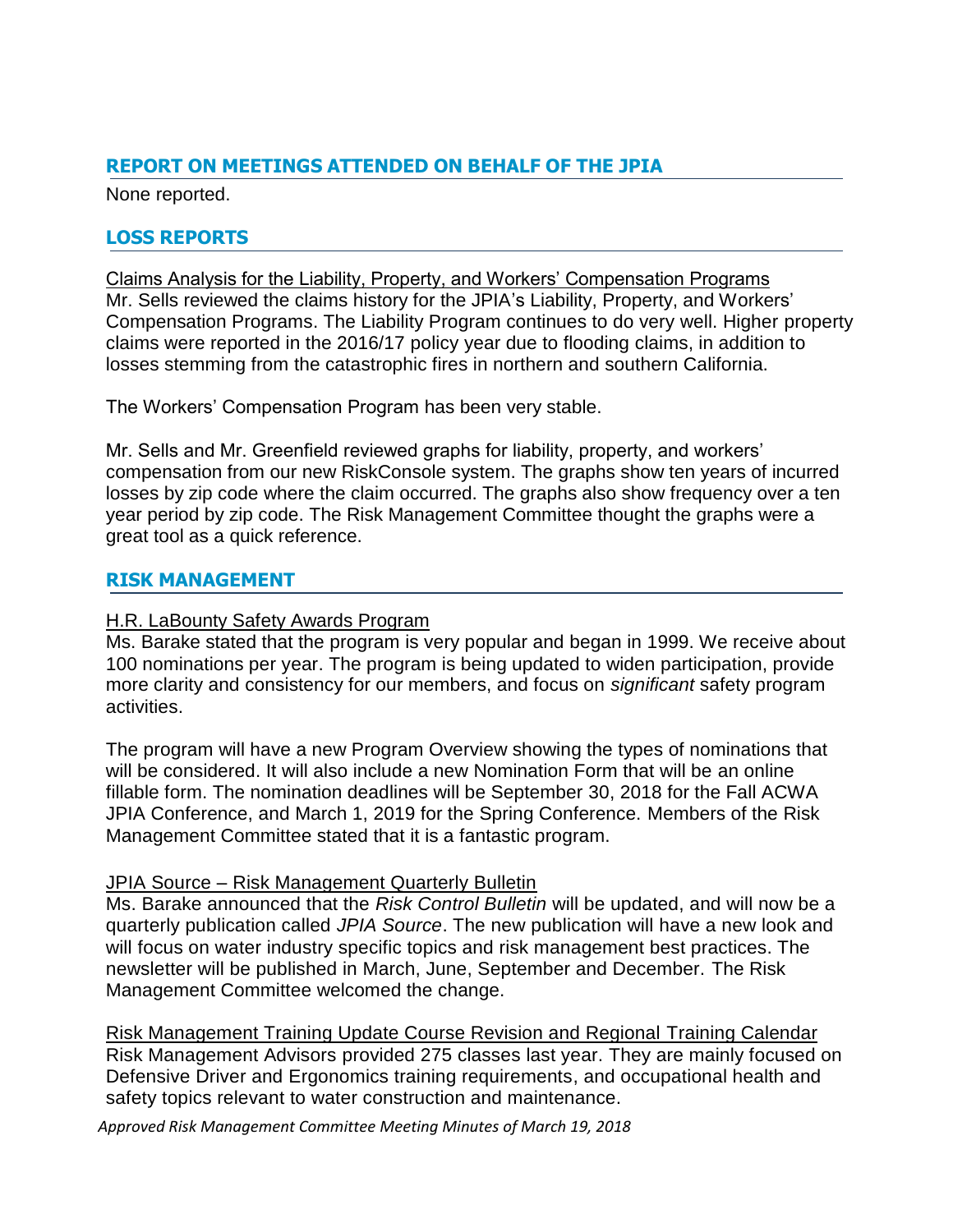New training modules are being developed in vehicle operations and ergonomics. Course content will include more graphics and focus on water industry specific types of vehicles and worksite conditions, and concentrate on risk management best practices.

The Risk Management staff has developed a new Regional Training Calendar. It will feature upcoming classes and will be available online and as a handout during risk assessments.

### New Staff Position

A position was approved for a new Senior Risk Advisor. The position will be based in Orange County and San Diego Counties. The position will be posted in April and is expected to be filled by summer.

### Cyber Security Resources for JPIA Members

Ms. Thesing passed out several handouts regarding cyber liability coverage resources. She reported that Cyber Liability Coverage became effective on October 1, 2016 for all Liability Program members. Resources are available online through our insurance provider XL Catlin. Members can access these resources at CyberRiskConnect.com. Districts can do a self-assessment of their cyber risks. Risk Mitigation Service is also available to JPIA members as an XL Catlin policyholder. JPIA members should contact Ms. Thesing for more information on this resource.

### **HUMAN RESOURCES**

### Human Resources Update

Ms. Slaven reported that 12 Human Resource Group Meetings were conducted last summer. Webinars were conducted on New Employment Laws for 2018 in December and January. The most recent Human Resource meeting had a presentation by Robert Lavigna on Engaging Government Employees. Online classes continue to expand with online interactive training that is scenario based. The JPIA is moving in this direction for Human Resource classes. The Human Resource Hotline is available and receives numerous calls each month.

### Leadership Program Update

The Leadership Program is in its third session and will have 70 individuals that have graduated from the program. After completion of the year-long program, graduates report a 94 percent overall program effectiveness rating. Graduates met during the JPIA Spring and Fall Conferences to network and discuss leadership topics. The Risk Management Committee has six districts that have had participants in the program. The program is very well received and is very successful.